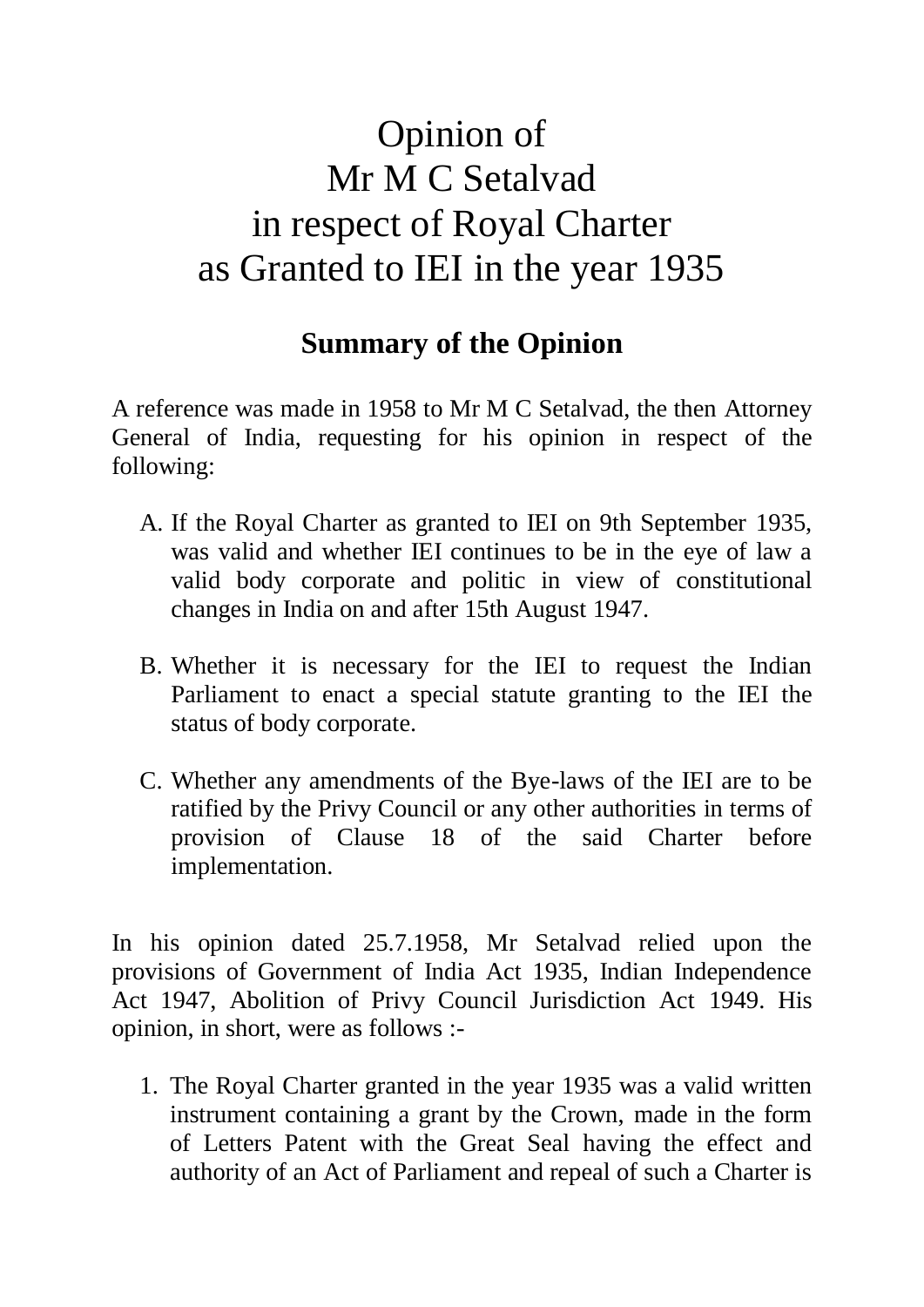only possible by another Act of Parliament. This Act of granting of Royal Charter had not been repealed by any other Act by the Indian Parliament.

- 2. IEI continuous to be in the eyes of law a valid body corporate and politic notwithstanding the Constitutional changes in India on or after 1947.
- 3. The Charter granted to IEI remains in full force after August 15, 1947, and it is also not necessary for IEI to request the Indian Parliament to enact a special statute granting to it the status of a Body Corporate

and further that

4. Since after the introduction of the Constitution of India, the Privy Council does not have the authority in terms of Clause 18 of the Charter to allow or disallow any revision of the Bye-laws and also for the reason of Indian Parliament not enacting any law to recognise the Charter in any other form, reference to the Privy Council or any authority in India in respect of revision of Bye-laws is not necessary.

## **Text of the Opinion**

## *ex parte:* The Institution of Engineers (India) having its Office at 8 Gokhale Road, Calcutta – 20 .............. QUERIST

1. The main question for consideration is whether the Querist which was constituted a body corporate by a Royal Charter and the Letters Patent issued under the King's Sign Manual on the  $9<sup>th</sup>$  of September, 1935 under an Order in Council of His Majesty dated the 13th of August 1935 continues to be in the eyes of the law a body corporate notwithstanding the changes in the Indian constitutional structure since 1935.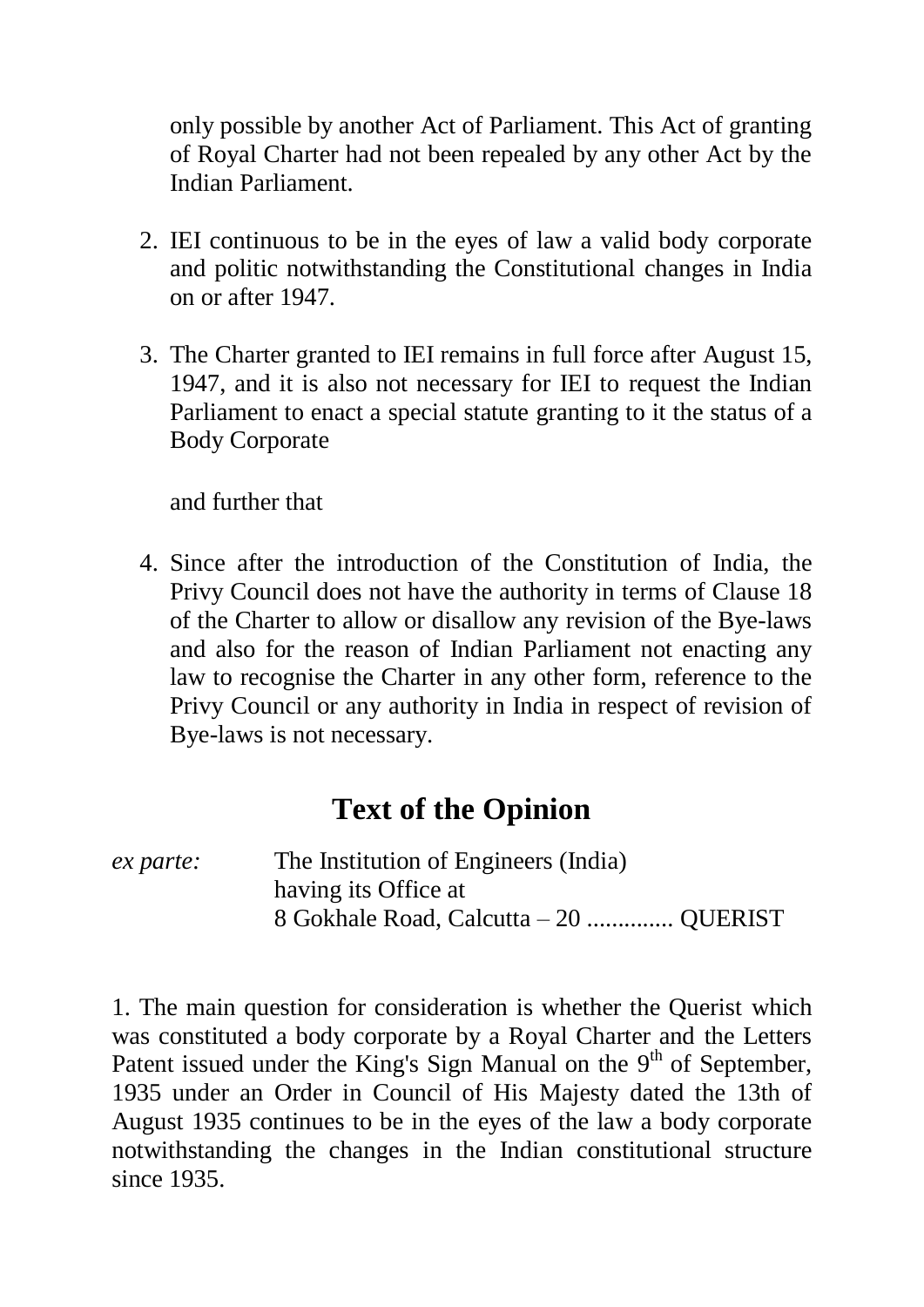2. Section 2(1) of the Government of India Act of 1935 *inter alia*  provided that "All rights, authority and jurisdiction heretofore belonging to His Majesty the King-Emperor of India, which appertain or are incidental to the Government of the territories in India for the time being vested in him ... ... are exercisable by His Majesty, except in so far as may be otherwise provided by or under this Act." Thus notwithstanding the enactment of the Act the powers of the King under his prerogative remained unaffected except as otherwise provided by the Act.

3. One of the prerogatives of the Crown is to issue orders in Council and Letters Patent conferring rights and privileges, Such prerogative is not confined to the British Islands, but extends to all parts of the Commonwealth, as fully in all respects as to England, unless otherwise prescribed by United Kingdom or local enactment (Halsbury's Laws of England, 3rd Edition, Vol. VII, paragraph 466). The principal document by means of which the Crown carries into effect or makes known its intentions are *inter cilia* among others Letters Patent under the Great Seal and Charters (Halsbury's Laws of England, 3rd Edition, Vol. VII, paragraphs 508 and 713). Thus the Crown could after the passing of the Government of India Act validly constitute by Letters Patent and a Charter a body corporate in India.

4. The Royal Prerogative to promulgate Orders in Council has been regarded "as what is left of the original sovereign power of the Crown to legislate without the authority of the Houses of Parliament ... ... the essence of this kind on legislation by the King in Council without the intervention of Parliament is that it is original and in no sense delegated" (Report of Committee on Ministers' Powers, 1932, pages 24- 25, para 5). "The prerogative of the Crown is defined by A V Dicey in his 'Law of the Constitution' as 'the residue of discretionary or arbitrary authority which at any given time is legally left in the hands of the Crown'. In other words the Royal Prerogative is what is left of the original sovereign power of the Crown to legislate without the authority of the Houses of Parliament" (The New Constitution of India, 2nd Edition, 1941, G N Joshi, pp. 101 and 102).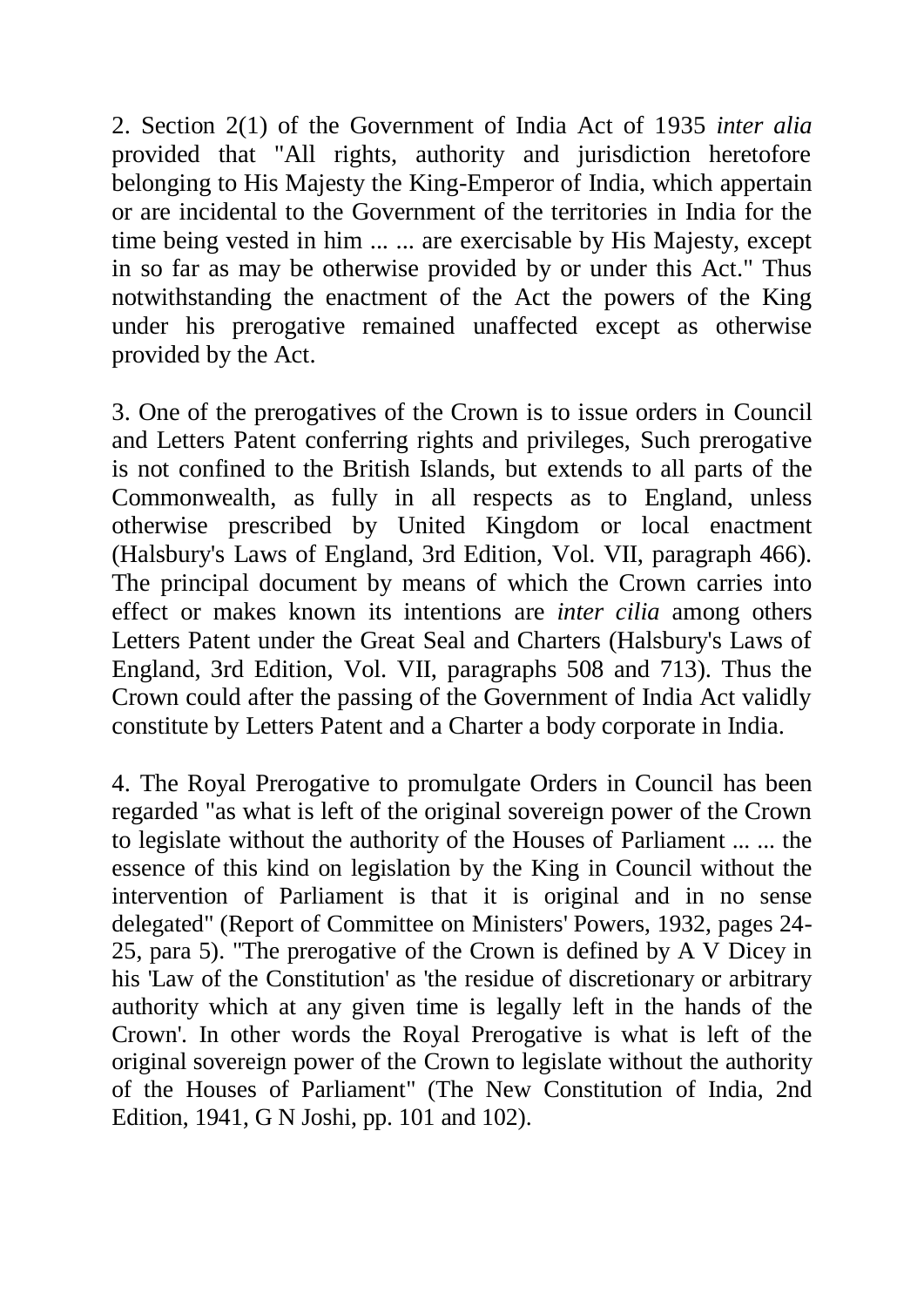**5.** What is the effect of a Royal Charter containing a grant by the Crown made in the form of Letters Patent with the Great Seal? "A Royal Charter is a written instrument, containing a grant by the Crown ..... made in the form of Letters Patent with the Great Seal ..... .An instrument of grant ... has the effect and authority of an Act of Parliament and such a Charter can only be repealed by another Act of Parliament. ..... It is at the pleasure of the Crown to grant or withhold a charter of incorporation; but when once granted and accepted, the Charter is irrevocable, except with the full, and perhaps the unanimous concurrence of the grantees or their successors; for the Crown cannot, by its prerogative, destroy or dissolve a corporation." (Grant's Law of Corporation, 1850, pp. 9 and 10).

6. The result then of the exercise of the Royal Prerogative granting the Charter to the Querist on the 9th of September 1935 was that the Querist was created a Corporation sole by the exercise by the King of his Prerogative power of legislation which had the effect and authority of an Act of Parliament. The Charter created in exercise of this Prerogative legislative power by the King had effect in British India as if it were a statute passed by Parliament.

7. The Indian Independence Act provided *inter alia* by subsection (3) of section 18 that "Save as otherwise expressly provided in this Act, the law of British India and of the several parts thereof existing immediately before the appointed day shall, so far as applicable and with the necessary adaptations, continue as the law of each of the new Dominions". The Charter was as already pointed out "the law of British India" before the 15th of August 1947. It continued to be such law notwithstanding the passing of the Indian Independence Act by reason of sub-section (3) of section 18. The Indian Legislature constituted by sections 6 and 8 of the Independence Act undoubtedly had the power to legislate so as to affect the law of British India even though it may have been made by an Act of Parliament. However, the Indian Legislature did not exercise such power in regard to the Charter of the Querist. The Charter therefore remained in full force and operation after the 15th of August, 1947.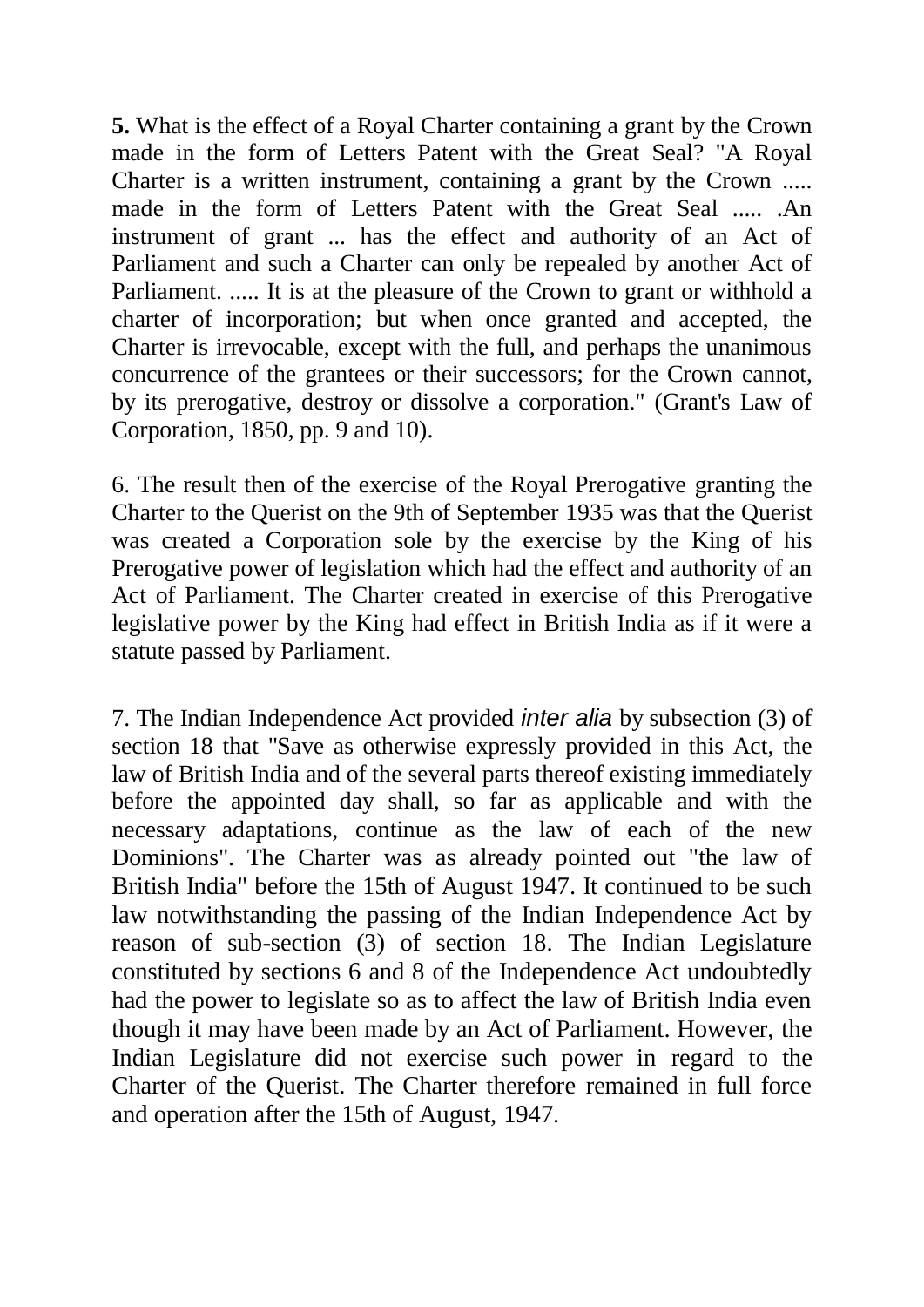8. Article 372 of the Constitution of India provided *inter alia* that "subject to the other provisions of this Constitution, all the law in force in the territory of India immediately before the commencement of this Constitution shall continue in force therein until altered or repealed or amended by a competent Legislature or other competent authority." The Charter was at the date of the commencement of the Constitution a law in force in the territory of India. It therefore continued in force after the enactment of the Constitution and is still a valid and binding law not having been repealed by a competent Legislature or competent authority.

9. The Querist therefore continues notwithstanding the constitutional changes in India to be in the eyes of the law a valid body corporate and politic.

10. Questions have been raised whether the Querist needs any fresh recognition of its status from the Government of India or whether it is necessary for the Querist to request the Indian Parliament to enact a special statute granting to the Querist the status of body corporate. In view of what has been stated in the preceding paragraphs the courses suggested are unnecessary.

11. A question has been raised in regard to the construction of the clauses 2(a) and (b) of the Charter. In my view those clauses are wide enough to cover engineering in all its branches including civil, mechanical, electrical, tele-communication, chemical and aeronautical engineering.

**12.** A difficulty has arisen in regard to clause 18 of the Charter which provides for the making and the revocation, alteration or amendment of the Bye-laws of the Querist. The clause provides that "no such Bye-law, revocation, alteration or amendment shall take effect until the same has been allowed by the Lords of Our Privy Council of which allowance a Certificate under the hand of the Clerk of Our Privy Council shall be conclusive evidence." It appears that the Querist was in 1950 desirous of revising its then existing Bye-laws and it approached the Government of India for the purpose. It appears